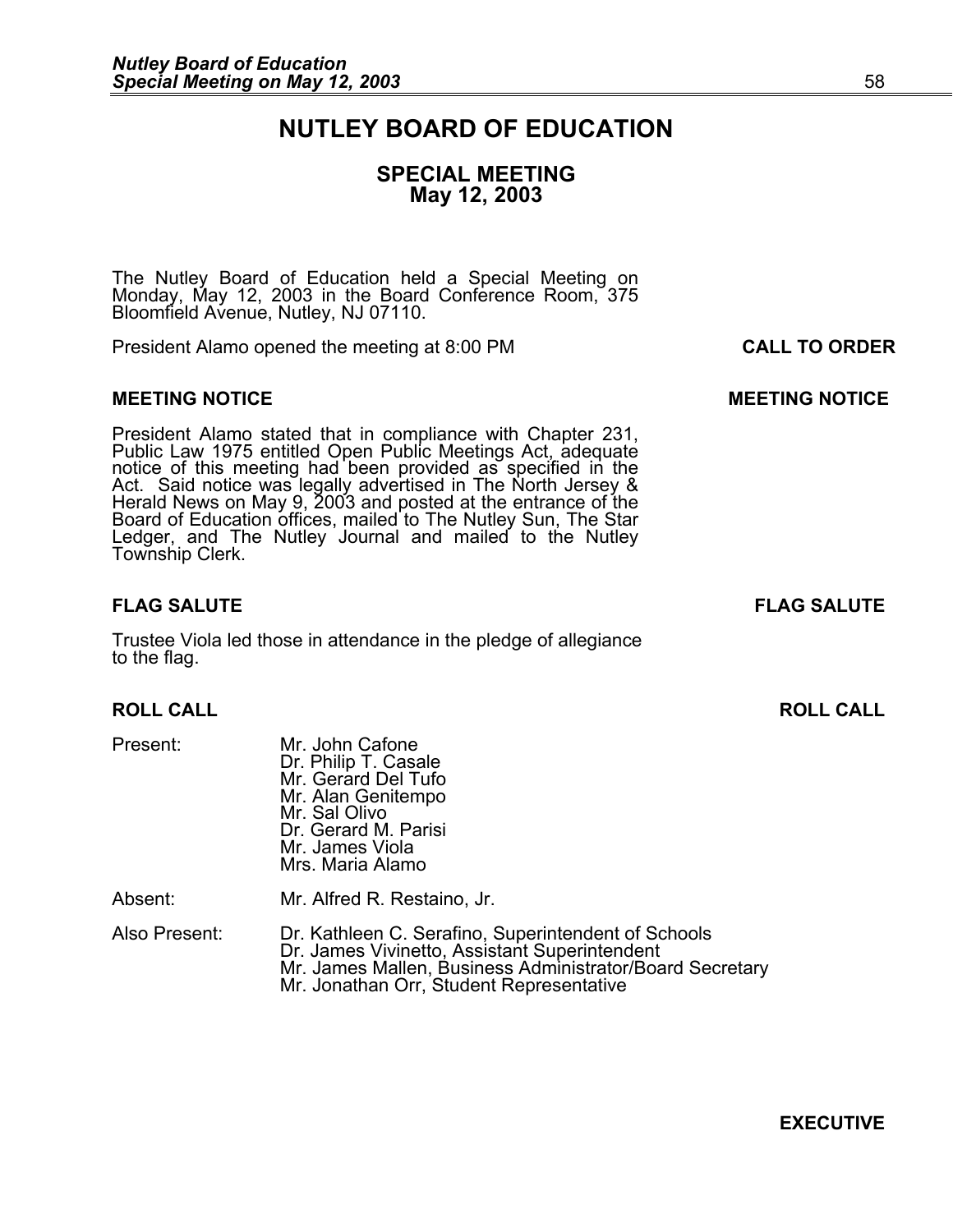### *Nutley Board of Education Special Meeting on May 12, 2003* 58 **MOTION TO RECESS TO EXECUTIVE SESSION SESSION**

At 8:03 PM Trustee Genitempo moved and Trustee Olivo seconded the following resolution:

WHEREAS, the Board of Education will be discussing matters exempt from public discussion pursuant to N.J.S.A. 10:4-12,

NOW, THEREFORE, BE IT RESOLVED that the Board of Education recess to closed executive session at this time in the conference room to discuss personnel, and

BE IT FURTHER RESOLVED that the results of the discussions will be made public by inclusion on the agenda of a subsequent meeting of the Board of Education or when the reasons for discussing such matters in closed session no longer exist.

The motion was unanimously approved by voice vote.

Reconvened open meeting at 9:30 p.m.<br>**OPEN MEETING** 

### **HEARING OF CITIZENS (Agenda Items Only)**

None

### **RESOLUTION**

### 1. **NON-RENEWAL OF CONTRACT**

Trustee Del Tufo moved and Trustee Genitempo seconded the following resolution which was unanimously approved by roll call vote:

BE IT RESOLVED that the Nutley Board of Education approves, upon the recommendation of the Superintendent, the non-renewal of employment contract to Sharon Colon as a bus driver for the 2003-04 school year.

### 2. **APPOINTMENT – Purchasing Secretary**

Trustee Olivo moved and Trustee Casale seconded the following resolution which was unanimously approved by roll call vote.

BE IT RESOLVED that the Board of Education approves the appointment of Barbara Gumeny as Purchasing Secretary effective July 1, 2003 through Júne 30, 2004 at the annual<br>salary of \$35,000.